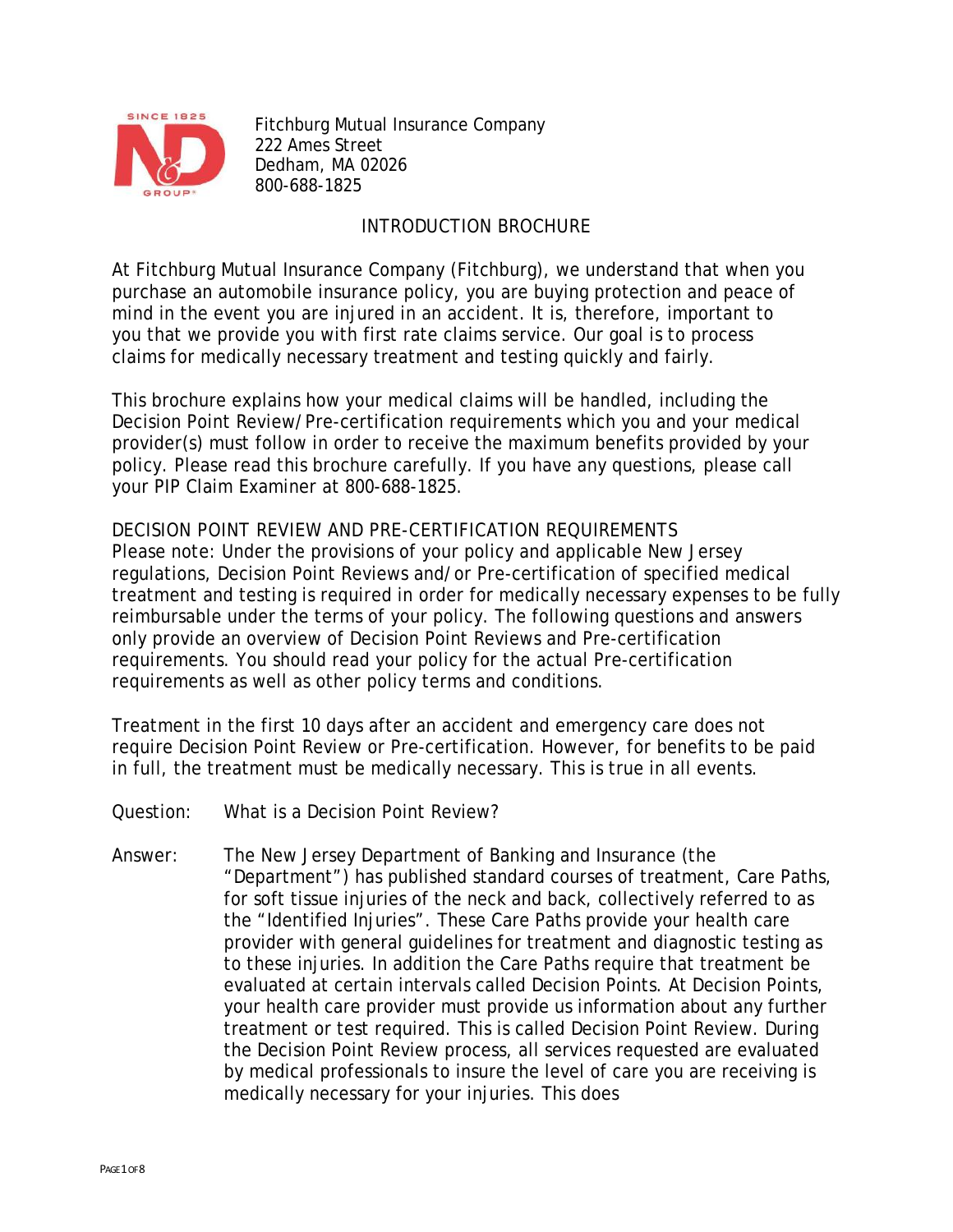not mean that you are required to obtain our approval before consulting your medical provider for your injuries. However, it does mean that your medical provider is required to follow the Decision Point Review requirements in order for you to receive maximum reimbursement under the policy. In addition, the administration of any test listed in N.J.A.C. 11:3-4.5(b) 1-10 also requires Decision Point Review, regardless of the diagnosis. The Care Paths and accompanying rules are available on the Internet at the Department's website at [www.nj.gov/dobi/aicrapg.htm](http://www.nj.gov/dobi/aicrapg.htm)  or can be obtained by contacting Medlogix @ 1 (877) 258-CERT (2378).

Question: What is Pre-certification?

Answer: Pre-certification is a medical review process for the specific services, test or equipment listed below in (a)-(o). During this process all services, test or equipment requested are evaluated by medical professionals to insure the level of services, tests or equipment you are receiving is medically necessary for your injuries. This does not mean that you are required to obtain our approval before consulting your medical provider for your injuries. However, it does mean that your medical provider is required to follow the Pre-certification requirements in order for you to receive maximum reimbursement under the policy.

(a) non-emergency inpatient and outpatient hospital care

(b) non-emergency surgical procedures

(c) extended care rehabilitation facilities

(d) outpatient care for soft tissue/disc injuries of the insured person's neck, back and related structures not included within the diagnoses covered by the Care Paths

(e) physical, occupational, speech, cognitive or other restorative therapy or other body part manipulation except that provided for Identified Injuries in accordance with Decision Point Review

(f) outpatient psychological/psychiatric testing and/or services

(g) all pain management services except as provided for identified injuries in accordance with decision point review

(h) home health care

(i) non-emergency dental restoration

(j) temporomandibular disorders; any oral facial syndrome

(k) infusion therapy

(l) Durable medical equipment (including orthotics and prosthetics) with a cost or monthly rental in excess of \$75.00. (m) Acupuncture

(n) Compound Drugs and compounded prescriptions

(o) Schedule II, III and IV Controlled Substances, as defined by the Drug Enforcement Administration (DEA), when prescribed in combination or succession for more than three (3) months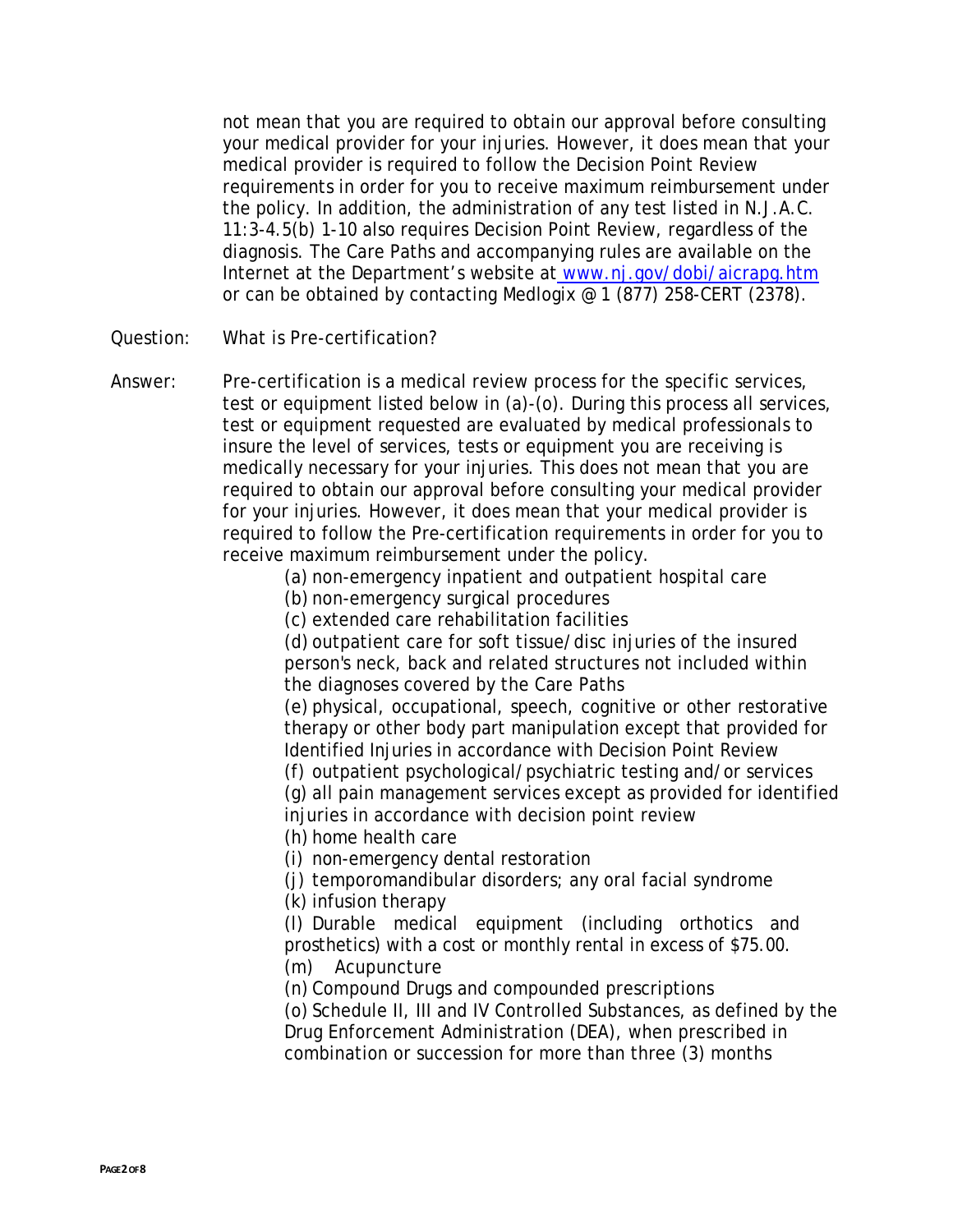- certification requirements in my policy? Question: What do I need to do to comply with the Decision Point Review and Pre-
- Answer: Just provide us with the name(s) of your medical providers. We will then contact them to explain the entire process. You should also give your medical provider a copy of the "*Dear Provider Letter*" included with this brochure.
- Question: What are the Vendors hours of operation?
- Answer: Medlogix Hours of Operation 7:00 AM to 7:00 PM EST Monday through Friday (excluding legal holidays)
- Question: How does the Decision Point Review/Pre-certification Process Work?
- Answer: In order for Medlogix to complete the review, your heath care provider is required to submit all requests on the "Attending Physicians Treatment Plan" form in accordance with order number A16-101. A copy of this form can be found on the DOBI web site [www.nj.gov/dobi/aicrapg.htm,](http://www.nj.gov/dobi/aicrapg.htm,) Medlogix's web site [www.Medlogix.](http://www.csg-inc.net/)com or by contacting Medlogix @ (877) 258-CERT (2378).

The health care provider should submit the completed form, along with a copy of your their most recent/appropriate progress notes and the results of any tests relative to the requested services to Medlogix via fax at (856) 910-2501 or mail to the following address: Medlogix, Inc., 300 American Metro Blvd., Suite 170, Hamilton, NJ 08619, ATTN.: Pre-Certification Department. Its phone number is (877) 258-CERT (2378).

The review will be completed within three (3) business days of receipt of the necessary information and notice of the decision will be communicated to both you and your health care provider by telephone, fax and/or confirmed in writing. If your health care provider is not notified within 3 business days, they may continue your test or course of treatment until such time as the final determination is communicated to them. Similarly, if an independent medical examination should be required, they may continue your tests or course of treatment until the results of the examination become available.

Denials of decision point review and pre-certification requests on the basis of medical necessity shall be the determination of a physician. In the case of treatment prescribed by a dentist, the denial shall be by a dentist.

Question: What is the definition of days?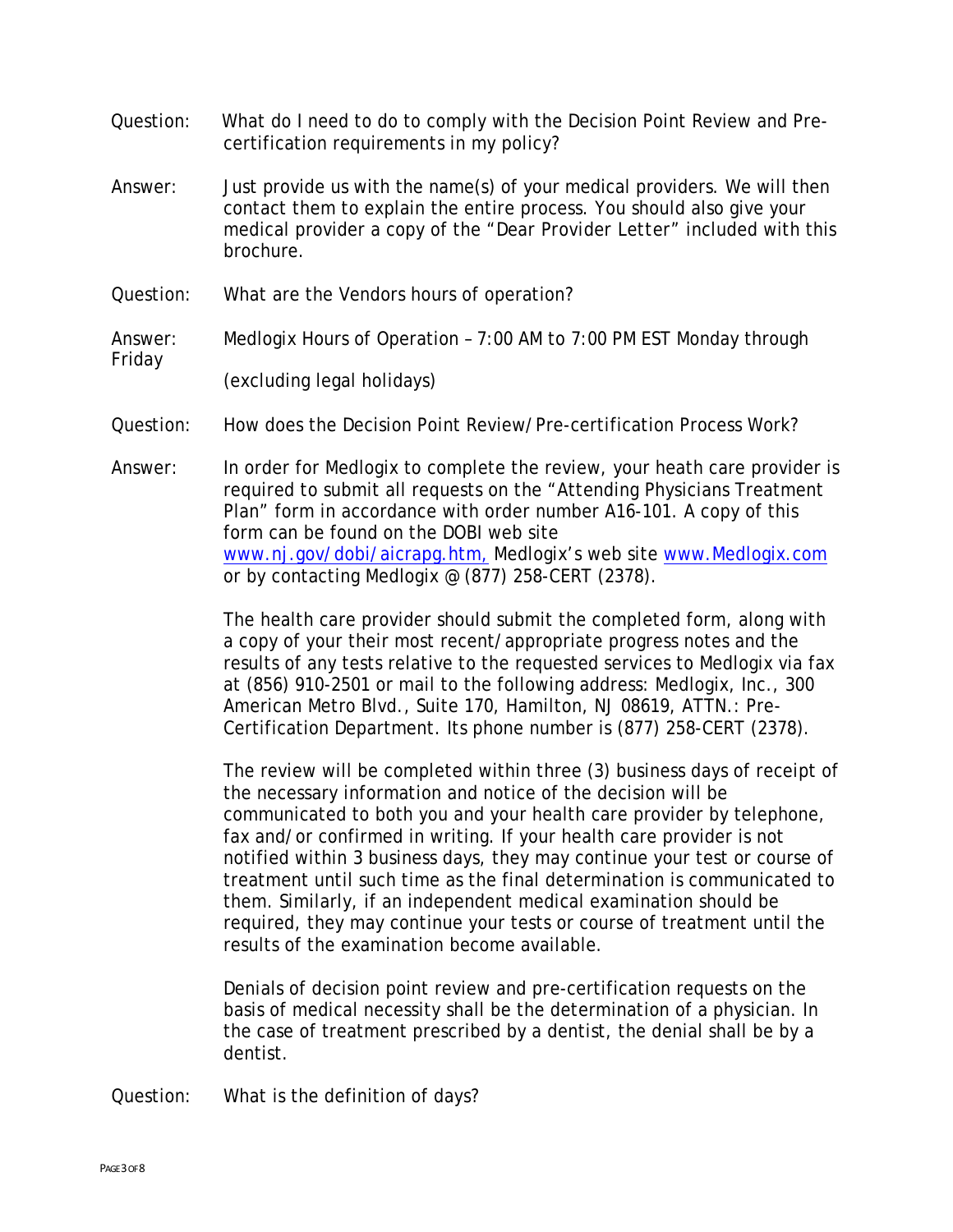specifically designated as business days. Answer: The definition of days is as follows: "Days" means calendar days unless

> 1. A calendar and business day both end at the time of the close of business hours (7:00 PM EST Monday through Friday (excluding legal holidays).

2. In computing any period of time designated as either calendar or business days, the day from which the designated period of time begins to run shall not be included. The last day of a period of time designated as calendar or business day is to be included unless it is a Saturday, Sunday, or legal holiday, in which event the period runs until the end of the next day which is neither a Saturday, Sunday or legal holiday.

3. Example: Response to a properly submitted provider request is due back no later than 3 business days from the date Medlogix receives the submission. Medlogix receives an Attending Provider Treatment Plan Form by facsimile transmission dated 1:00 PM EST on Wednesday, February 6, 2017. Day one of the 3-business day period is Thursday, February 7, 2017. Since the 3rd day would be Saturday, February 9, 2017, Medlogix's decision is due no later than close of business Monday, February 11, 2017.

#### INDEPENDENT MEDICAL EXAMS

- Question: What are the requirements and consequences if I am requested to attend an Independent Medical Exam?
- Answer: If the need arises for Medlogix to utilize an independent medical exam during

the decision point review/pre-certification process, the guidelines in accordance to 11:3-4.7(e) 1-7 will be followed. This includes but is not limited to: prior notification to the injured person or his or her designee, scheduling the exam within seven calendar days of the receipt of the attending physicians treatment plan form (unless the injured person agrees to extend the time period), having the exam conducted by a provider in the same discipline, scheduling the exam at a location reasonably convenient to the injured person, and providing notification of the decision within three business days after attendance of the exam. If the examining provider prepares a written report concerning the examination, you or your designee shall be entitled to a copy upon written request.

If you have two or more unexcused failures to attend the scheduled exam, notification will be immediately sent to you, and all health care providers treating you for the diagnosis (and related diagnosis) contained in the attending physicians treatment plan form. The notification will place you on notice that all future treatment, diagnostic testing or durable medical equipment required for the diagnosis (and related diagnosis) contained in the attending physicians treatment plan form will not be reimbursable as a consequence for failure to comply with the plan.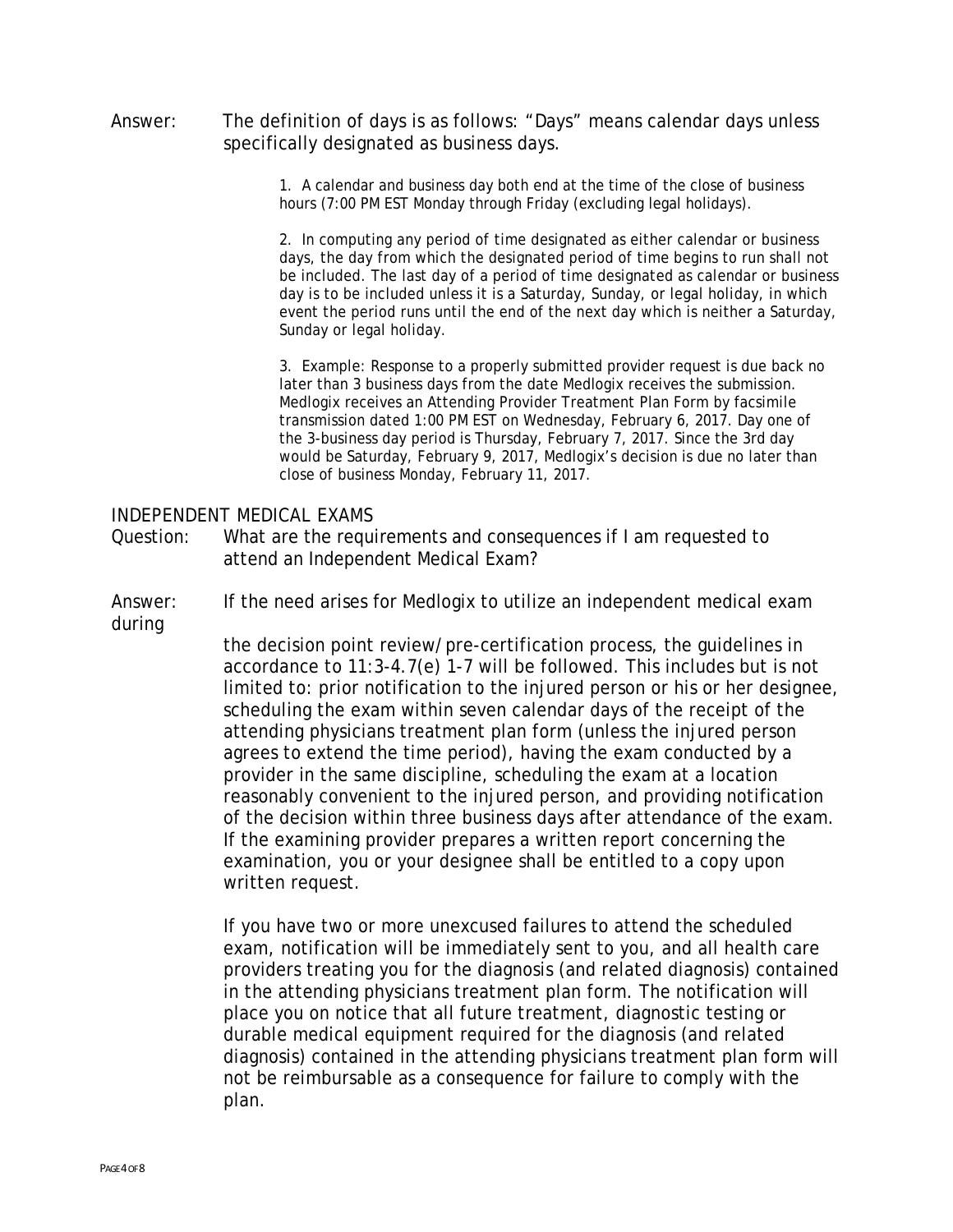#### INTERNAL APPEAL PROCESS

Question: Can my health care provider appeal a Pre-Service or Post-Service denial?

Answer: Yes, prior to making a request for alternate dispute resolution, all appeals must be initiated using the forms established by the NJ Department of Banking and Insurance. The minimum required information (identified by form section number) is as follows: KEY DATES (sections 1-2) CLAIM INFO (sections 3-5) PATIENT INFO (sections 6-7 and 9-13) PROVIDER/FACILITY INFO (sections 14-25) DOCUMENTS INCLUDED INFO(section 29 indicated with asterisk) PRE-SERVICE APPEALS ISSUES INFO (sections 30- 31, and 32, 33, or 34) POST-SERVICE APPEALS ISSUES INFO (sections 30-31, 33 and/or 38 and 34-36 if completing section 38) PRE-SERVICE SIGNATURE INFO (sections 35-36) POST-SERVICE SIGNATURE INFO (sections 39-40).

> Failure to follow these requirements will be considered an incomplete submission and will result in an administrative denial. This incomplete submission does not constitute acceptance within the required timeframes for Pre-service and Post-service appeals.

Failure to complete the Internal Appeals procedures as outlined in 11:34.7B on the forms established by the Department prior to filing arbitration or litigation will invalidate any assignment of benefits.

Completion of the internal appeal process means timely submission of an appeal and receipt of the response prior to filing for alternate dispute resolution. Except for emergency care as defined in N.JA.C. 11:3-4.2, any treatment that is the subject of the appeal that is performed prior to the receipt by the provider of the appeal decision shall invalidate the assignment of benefits.

There are two types of appeals (with specific workflows) that can be considered:

Pre-service: an appeal of the denial or modification of a decision point review or precertification request prior to the performance or issuance of the requested medical procedure, treatment, diagnostic test, other service, and/or durable medical equipment on the grounds of medical necessity.

The Pre-service appeal form and any supporting documentation shall be submitted by the provider to Medlogix via fax @ (856) 910-2501 or in writing

@ 300 American Metro Blvd., Suite 170, Hamilton, NJ 08619.

A pre-service appeal shall be submitted no later than 30 days after receipt of a written denial or modification of requested services.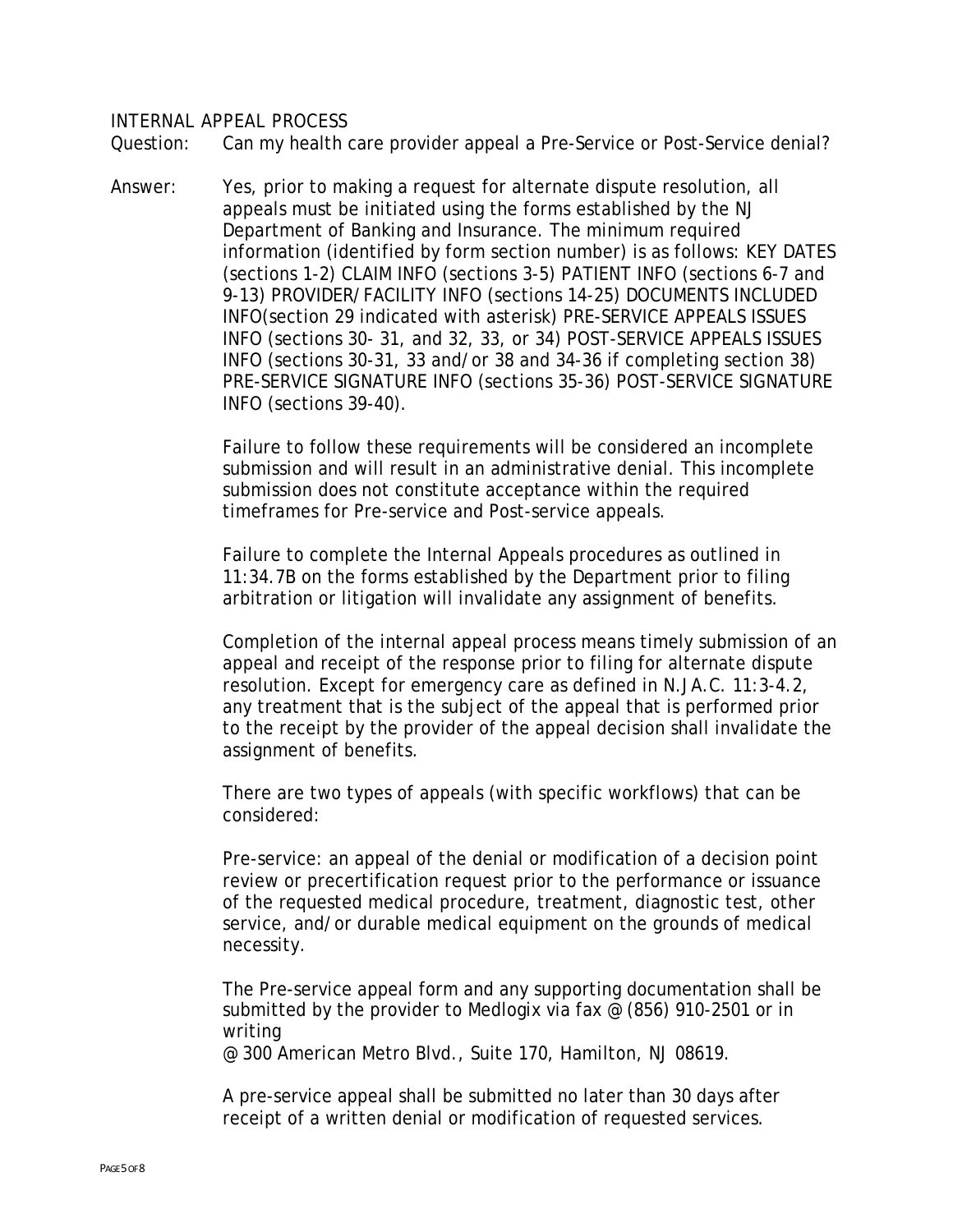Decisions on pre-service appeals shall be issued by the insurer or its designated vendor to the provider who submitted the appeal no later than 14 days after receipt of the pre-service appeal form and any supporting documentation. If it's determined that the new information submitted with the appeal requires the need of an expert report or addendum to an expert report (ie: Peer Review, Independent Medical Exam, Medical Director Review, etc ... ) to properly respond to the appeal, an additional 10 days will be added to the response time requirement.

Post-service: an appeal subsequent to the performance or issuance of the services and/or what should be reimbursed.

The Post-service appeal form and any supporting documentation shall be submitted by the provider to Medlogix via fax @ (856) 552-1999 or in writing @ 300 American Metro Blvd., Suite 170, Hamilton, NJ 08619.

A post-service appeal shall be submitted at least 45 days prior to initiating alternate dispute resolution pursuant to N.J.A.C. 11:3-5 or filing an action in Superior Court.

Decisions on post-service appeals shall be issued by the insurer or its designated vendor to the provider who submitted the appeal no later than 30 days after receipt of the appeal form and any supporting documentation. If it's determined that the new information submitted with the appeal requires the need of an expert report or addendum to an expert report (ie: Professional Code Review, Medical Bill Audit Report, UCR Analytical Analysis, etc ... ) to properly respond to the appeal, an additional 10 days will be added to the response time requirement.

The appeal process described above provides only one-level of appeal prior to submitting the dispute to alternate dispute resolution. A provider cannot submit a pre-service appeal and then a post-service appeal on the same issue. The preapproval of the treatment and the reimbursement for that treatment are separate issues. A provider can submit a preservice appeal for the treatment and then a post-service appeal for the reimbursement for that treatment.

If a claimant or provider retains counsel to represent them during the Internal Appeal Procedures, they do so strictly at their own expense. No reimbursement will be issued for counsel fees or any other costs, regardless of the outcome of the appeal.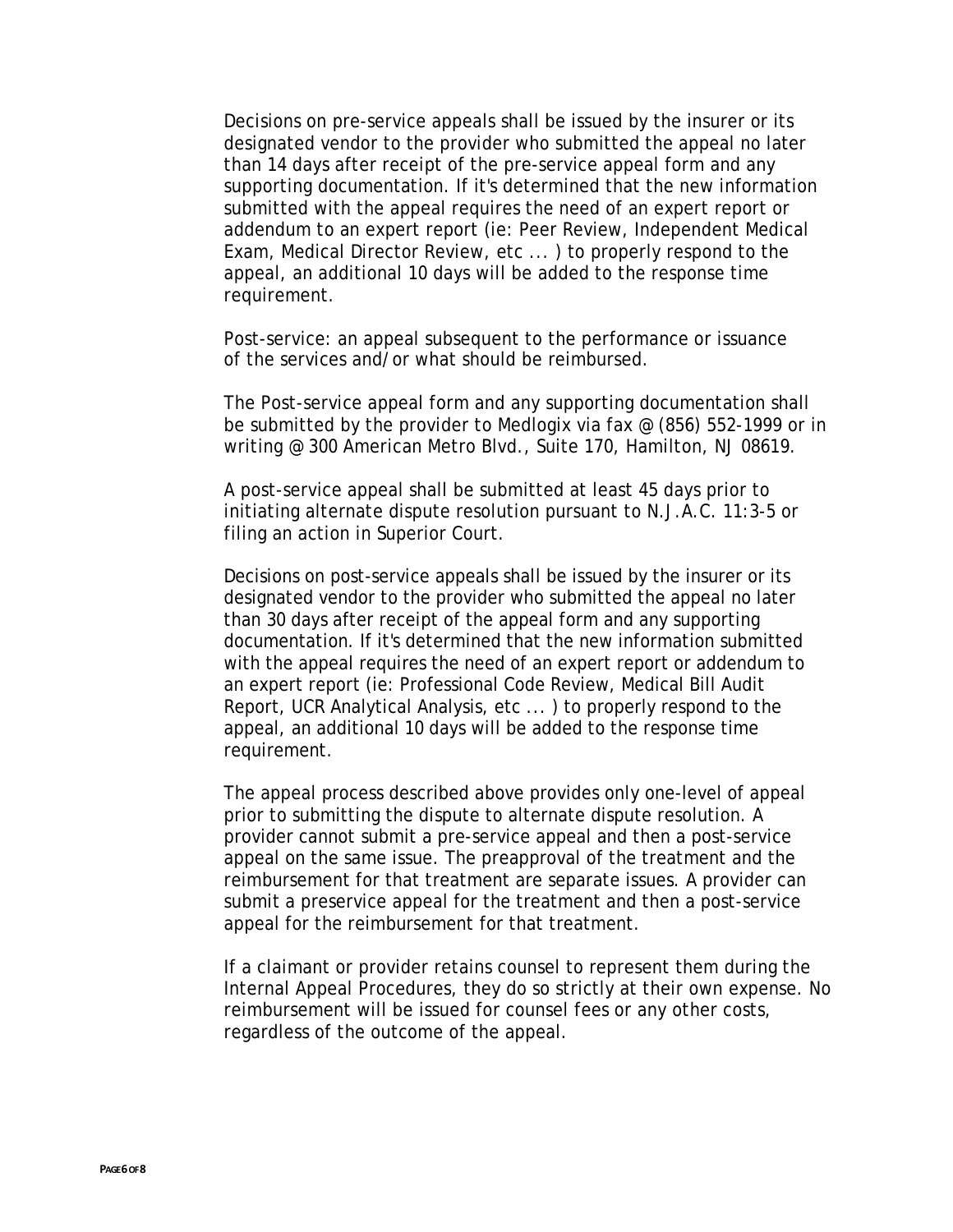## **VOLUNTARY UTILIZATION PROGRAM**

Question: Does the plan provide voluntary networks for certain services, tests or equipment?

- Answer: In accordance with the regulations, the plan includes a voluntary utilization program for:
	- 1. Magnetic Resonance Imagery
	- 2. Computer Assisted Tomography

3. The electro diagnostic tests listed in N.J.A.C. 11:3-4.5(b)1 through 3 except for needle EMGs, H-reflex and nerve conduction velocity (NVC) tests performed together by the treating physician

4. Durable medical equipment (including orthotics and prosthetics) with a cost or monthly rental in excess of \$75.00

5. Services, equipment or accommodations provided by an ambulatory surgery facility

- 6. Prescription Drugs
- Question: How do I gain access to one of these networks?
- Answer: When one of the above listed services, tests, equipment, or prescription drugs is requested through the decision point review/pre-certification process, a detailed care plan evaluation letter containing the outcome of the review is sent to the injured person or his or her designee, and the requesting provider. In addition the notice will include how to acquire a list of available preferred provider networks to obtain the medically necessary services, tests, equipment, or prescription drugs requested. In the case of Prescription Drugs, a pharmacy card will be issued that can be presented at numerous participating pharmacies. A list of these participating pharmacies will be made available at the time of card issuance. In accordance with N.J.A.C.11:3-4.4(g), failure to use an approved network will result in a co-payment of 30 % (in addition to any deductible or copayment that applies under the policy) of the eligible charge.

In addition to securing a list of preferred provider networks through the process outlined in the paragraph above, visit Medlogix's website @ www.Medlogix.com, contact Medlogix by phone @ (877) 258-CERT (2378), via fax @ (856) 910-2501, or in writing @ 300 American Metro Blvd., Suite 170,

Hamilton, NJ 08619.

### **PENALTY CO-PAYMENTS**

- Question: Why would payment of my bills for health care services, tests and durable medical equipment be subject to additional co-pay, and how much is it?
- Answer: If you're health care provider does not comply with the decision point review/pre-certification previsions of the plan, including failure to